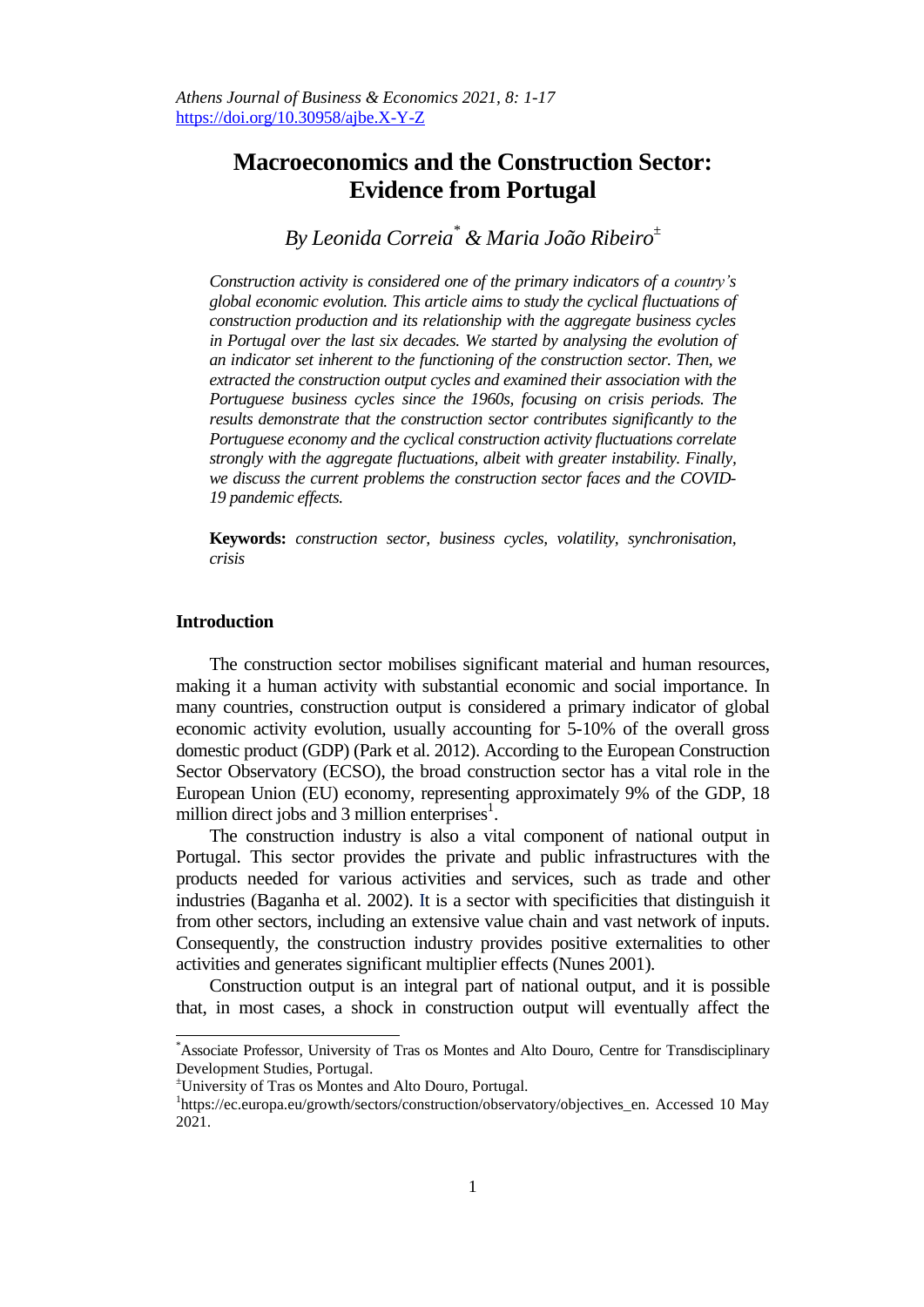aggregate economy (Tse and Ganesan 1997). On the other hand, it is well accepted that construction activity is procyclical but more volatile than the aggregate economy, experiencing more pronounced expansions in growth phases and deeper recessions during periods of crisis (Baganha et al. 2002, Dell'Ariccia et al. 2020). The procyclicality and pronounced volatility of construction output imply that crises could negatively influence this sector. This effect was apparent in the Portuguese construction market during the last global financial crisis, which spread to the EU after 2008.

Notwithstanding the interest of this issue, few empirical studies have investigated the cyclical associations between the construction sector and the aggregate economy. Specifically, to the authors' knowledge, no published empirical study has explicitly discussed the cyclicality of the Portuguese construction sector. In this sense, the main objective of this study is to analyse the cyclical fluctuations of construction production and evaluate their degree of association with the aggregate business cycles in Portugal over the last six decades.

To achieve this goal, after reviewing the relevant literature, we employed a set of indicators inherent to construction activity that allowed us to make a succinct characterisation of the construction industry and visualise the sector's evolution. We then used statistical methods to extract the cycles and calculate the standard deviations to measure the cyclical volatility and correlation coefficients to investigate the contemporaneous and lead-lag associations between the cycles of construction output and aggregate output business cycles, paying particular attention to the periods of economic crisis. After analysing the volatility and correlation results, we expose some concluding remarks, including a discussion about the construction sector' problems, emphasising the effects of the current COVID-19 pandemic.

# **Literature Review**

The construction sector accounts for a significant proportion of most countries' GDP. It includes a combination of diverse types of activities and creates the facilities needed for the production and trade of several sectors. Given its close inter-linkages with other sectors, it is well recognised that the construction industry has a relevant impact on the output and employment of the entire economy.

The relationship between construction output and economic growth has received significant attention from researchers. The majority of the studies reported a positive association between GDP growth and various construction output measures (Hosein and Lewis 2005, Sun et al. 2013). Since the construction industry involves the supply of capital infrastructure, a critical factor for long term growth, it can positively impact economic growth. It also generates substantial employment opportunities, creating further investment in other sectors of the economy through a multiplier effect. Since construction is labour-intensive, large segments of the nation's work force are active when the sector is favourable. On the contrary, given the association mentioned above, weakened construction activity would negatively impact economic activity and employment. Thus,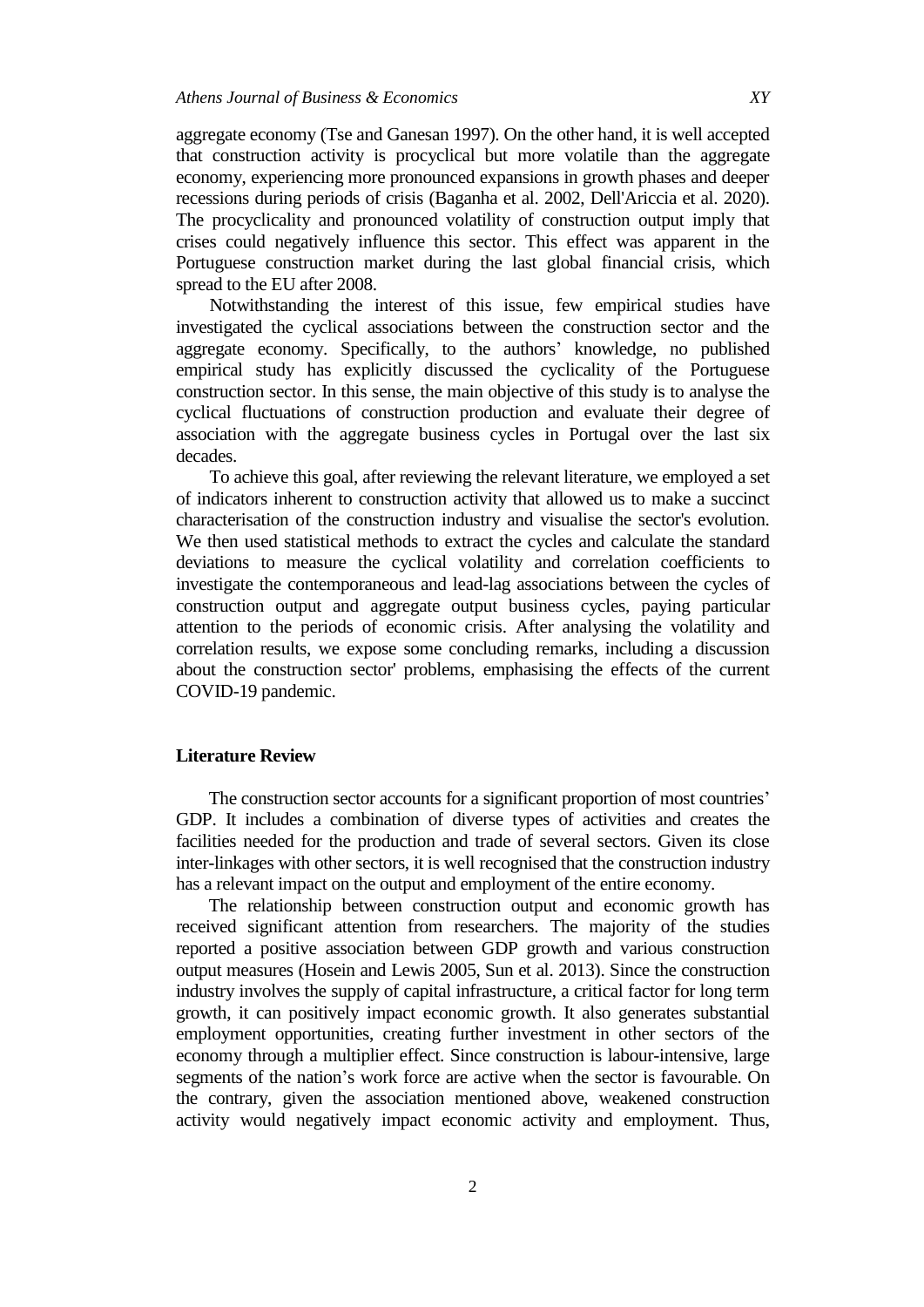construction is often considered a barometer of economic conditions (Sun et al. 2013), but it does not necessarily mean that it drives economic growth. Some authors (Yiu et al. 2004, Lopes et al. 2011) reported the contrary, this is, that construction activity follows economic growth.

Construction activity is also considered one of the primary sources of development and modernisation processes. The complexities of the relationship between a country's level of construction activity and its state of development have been the subject of investigation over the years (Ruddock and Lopes 2006). Given the enormous backward and forward linkages with the economy, it has been concluded that there is a close correlation between the state of development of the construction sector and the social and economic development of a country (Luchko et al. 2020). Moreover, it is agreed that construction activity should be regarded as a significant component of investment programmes, particularly for developing economies where per capita incomes are low.

The relationship between construction, economic growth and development can be analysed in the context of the role of investment in economic growth<sup>2</sup>. As Papanikos (1988) stated for Greece, this relationship is not necessarily regarded as positive in the literature. In theory, we can have two diametrical explanations for the role of investment in construction, with significant implications for the design of government investment policies. For example, on the one hand, investment in construction may restrict the funds available for other more productive investments, such as machinery and equipment, not promoting economic growth and development (Petras 1984). On the other hand, investment in construction may increase other types of investment, including investment in industry, promoting economic growth and industrial development (Skouras 1985). By using the investment data of Greece for the postwar period, Papanikos tested both assertions empirically and found evidence in favour of Skouras's argument, that is, the investment in construction does not decrease the funds available for other types of investment, such as for industry, and that has played a significant role in Greece's economic development.

Whereas the evidence for the relationship between economic growth and development is substantial, literature exploring the cyclical development of the construction sector is scarce. This observation is not surprising if we consider that the concept of business cycles is a relatively modern phenomenon. Specifically, for the construction sector the best-known cycle was identified in 1930 by Simon Kuznets. The Kuznets cycle, a long swing of economic activity lasting 15-20 years, is attributed to housing and building construction investment. Over time, some authors have examined if the economic evolution of countries is well described by Kuznets' construction cycle. For example, Fenoaltea (1988) found that construction in Italy displayed clear cyclical movements, following the characteristic Kuznets cycle.

 $\overline{a}$ 

 $2^2$ As demonstrated since Solow (1956), the economic growth results from the increase of capital and labour inputs, and technological progress as measured by total factor productivity (TFP). There have been quite numerous studies on TFP of construction industry, but it goes beyond the scope of this study.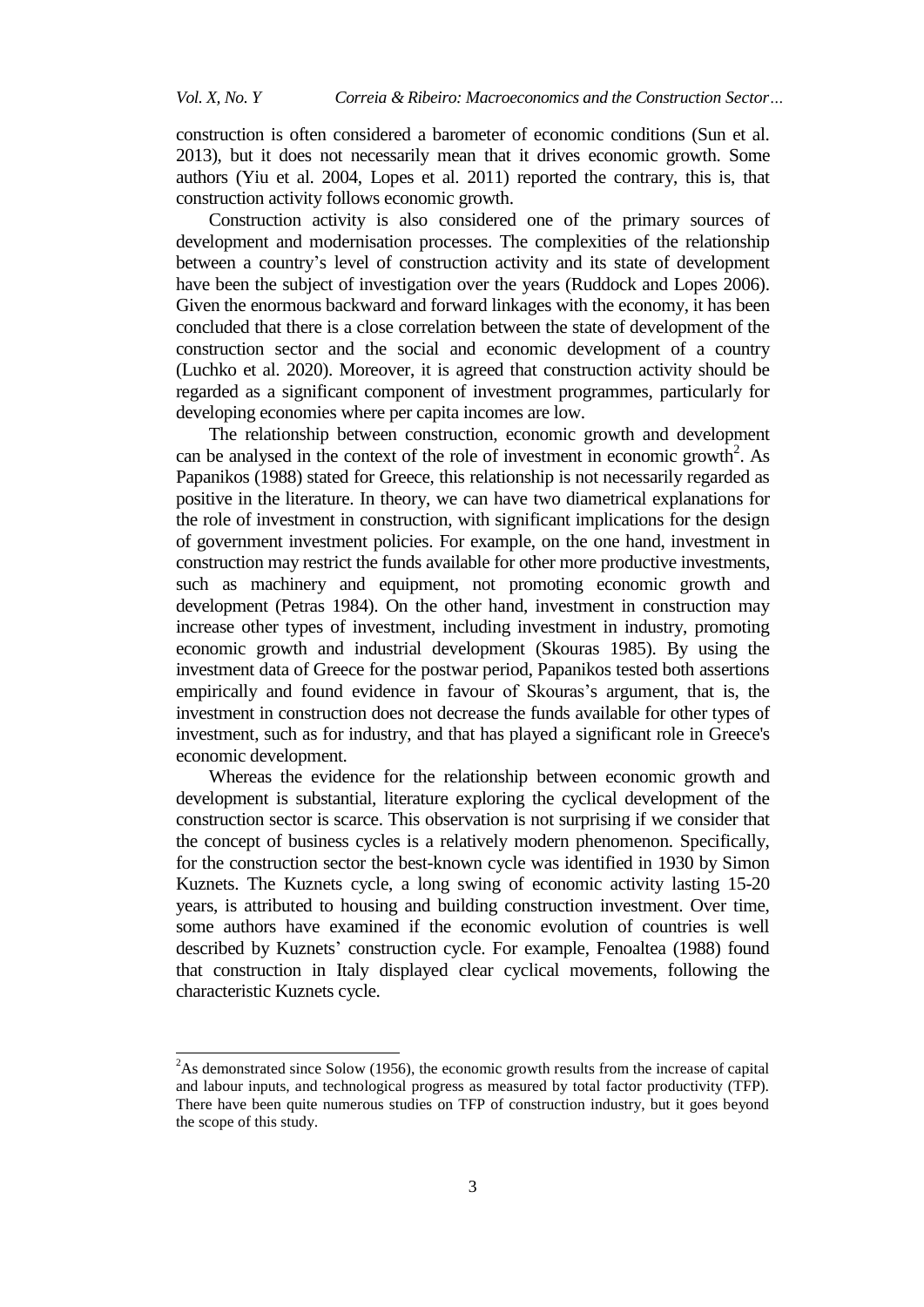Other authors showed that most of the cyclical patterns in construction are similar to the business-cycle characteristics of investment in the macro-economic literature. Stock and Watson (1998) performed a comprehensive study of numerous post-war US time series and found that investment in structure, especially residential structure, is highly volatile and procyclical. The same authors also demonstrated that employment in construction is more than twice as volatile as the cyclical component of real GDP. Sun et al. (2013) also found that construction is highly procyclical using a dataset for 23 advanced economies (including Portugal) and 25 emerging economies from 1990-2011. The authors based this analysis on the construction share dynamics, or in other words, the added value of the construction industry as a share of the GDP.

It is also agreed that a significant reason for the procyclical nature of construction activity is its sensitivity to credit conditions. This result is not unexpected since construction activity is a type of investment and, as demonstrated by literature, is typically driven by factors such as general economic conditions, stock market performance, and credit conditions (Sun et al. 2013). Dell'Ariccia et al. (2020), using industry-level data on output and employment for 55 countries between 1970 and 2014, investigated which industries benefit and suffer during credit booms. They reported that sectors that are less tradable, more labourintensive, and more dependent on external finance are more sensitive to the credit cycle. In particular, construction and finance (a distant second) were identified as the sectors that benefited the most during booms and experienced a more severe slowdown during busts. The authors confirmed the procyclicality of the construction sector and highlighted that it is the industry that displays most robust acceleration/deceleration in both value-added and employment growth during booms/busts. Moreover, they demonstrated that construction is the only sector consistently displaying significant asymmetry between good and bad booms.

Given such characteristics (e.g., procyclicality and significant construction activity volatility), it is expected that economic recessions will have adverse effects on this sector worldwide. This proposal was apparent in the Portuguese construction sector during the last global financial crisis, which spread to the EU after 2008, strongly impacting the Portuguese economy. Besides the 2008 Great Recession, Portugal has experienced a sovereign debt crisis since 2011 that required subsequent fiscal consolidation measures in the form of Economic and Financial Assistance Programmes provided by the International Monetary Fund, European Commission and European Central Bank from 2011-2014 (Correia 2016, Correia and Martins 2019). As a result, Portugal had to apply several austerity measures, which led to a reduction in public infrastructure and private investment due to the increasing difficulty of getting credit for investors and the general public. Since the Portuguese construction sector is strongly dependent on access to financing, it has declined significantly during this crisis, relative to other European countries and in absolute terms (Reis 2013). This reduction led to severe unemployment and bankruptcy of many construction firms, particularly those excessively dependent on domestic markets (Cruz et al. 2019).

Despite the undeniable influence of the crisis, some authors point out that the decrease in construction activity occurred before the economic crisis. According to Reis (2013), the explanation for the Portugal's slump in growth was the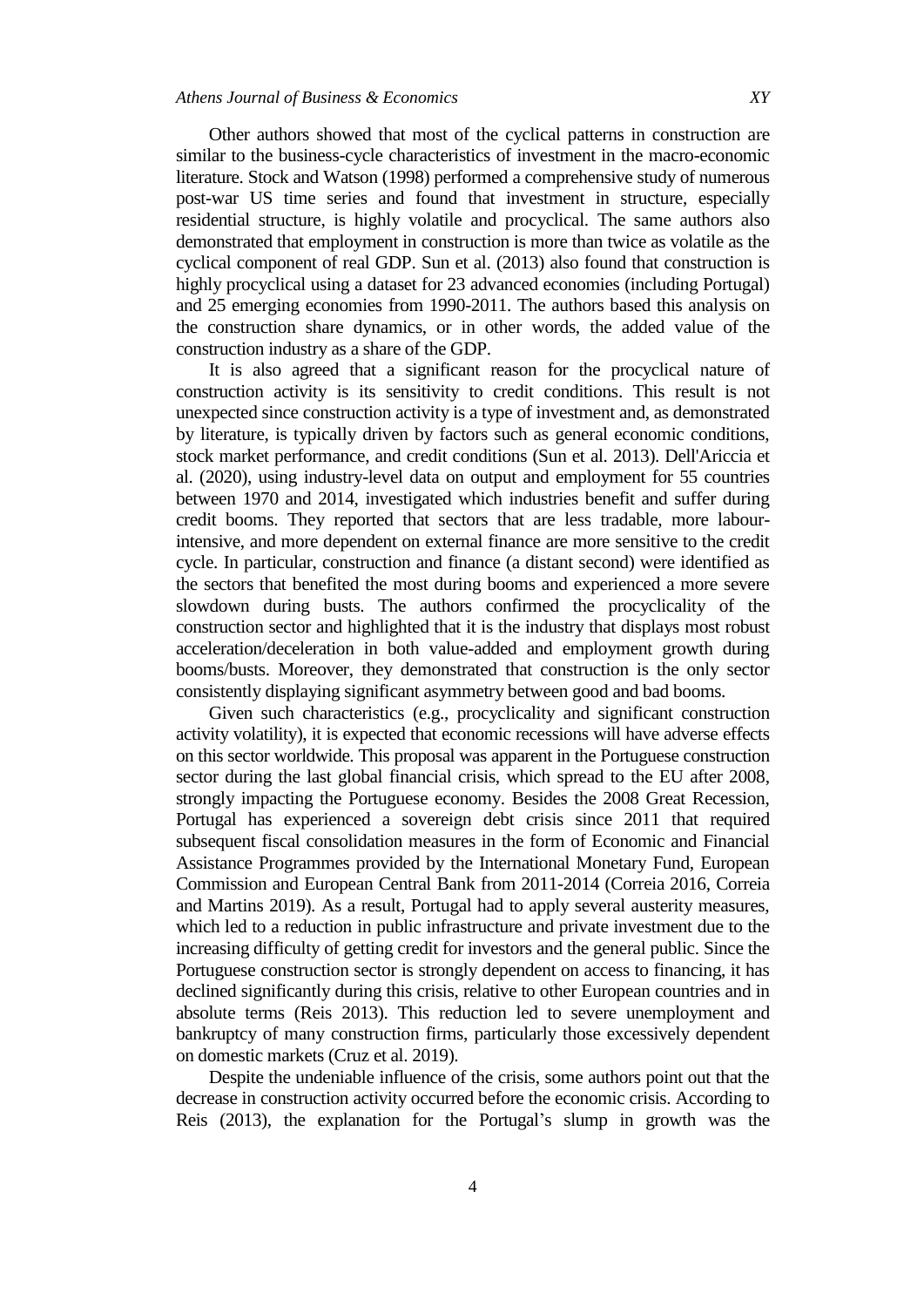misallocation of substantial capital inflows received after 2000 through an underdeveloped banking sector. The argument is that these European funds, received after Portugal joined the European Monetary Union in 1999, have financed fewer productive firms in the nontradable sector, drawing resources away from more productive tradable firms, thus generating a slump in productivity and growth. The evolution in nontradables was uneven across sectors, with the expansion in employment and value added concentrated in wholesale and retail trade and community and other services (e.g., education, health care, and social work), while construction intensely contracted. This vision is shared by Cruz et al. (2019), who stated that deserting large infrastructure development projects has led to a fall in the revenue of most enterprises in a sector that is highly dependent on public infrastructure.

The relevance of European funds for the Portuguese economy dates back to the country joining the European Economic Community (EEC) in 1986. Portugal's construction sector benefited from substantial funds to build roads, schools, transports, hospitals, water and energy supply systems and other infrastructure to overcome its infrastructure gap during the 1990s. Thus, the construction sector and the whole economy experienced an excellent phase in this decade. However, due to several factors, including the excess subcontracting, low degree of specialisation and know-how of the workers and small internationalisation of firms, in the early 2000s, the sector was confronted with difficulties that became worse after the 2008 crisis (Cruz et al. 2019). As the present study demonstrates in the next section, based on a succinct analysis of some relevant indicators, it was in this overall context of financial, economic and sovereign debt crises that the Portuguese construction sector declined sharply, in terms of employment, the number of enterprises, gross value added and respective share in GDP from 2008-2014.

# **The Portuguese Construction Sector: Analysis of Some Relevant Indicators**

To provide a succinct characterisation of the evolution of the construction sector in Portugal, we analysed some relevant indicators, including enterprises, employment and GDP percentages. The National Institute of Statistics (INE - Instituto Nacional de Estatística), published by the Database of Contemporary Portugal (PORDATA - Base de Dados Portugal Contemporâneo), was the primary source of the original data used in this section<sup>3</sup>. The definition adopted throughout the compilation of the data corresponds to a narrow definition of the construction sector, which refers to sector " $F -$ Construction" as defined by the most recent revision, Rev.2, of the NACE - European Classification of Economic Activities (European Commission 2008)<sup>4</sup>. According to NACE-Rev.2, the construction sector includes: developing and constructing residential and non-residential buildings, roads, railways, utility projects, demolition and site preparation, electrical plumbing, and other installation and specialised construction activities.

j

<sup>&</sup>lt;sup>3</sup>https://www.pordata.pt/en/Portugal, accessed in May 2021.

<sup>4</sup>NACE is the acronym for "Nomenclature statistique des activités économiques dans la Communauté européenne".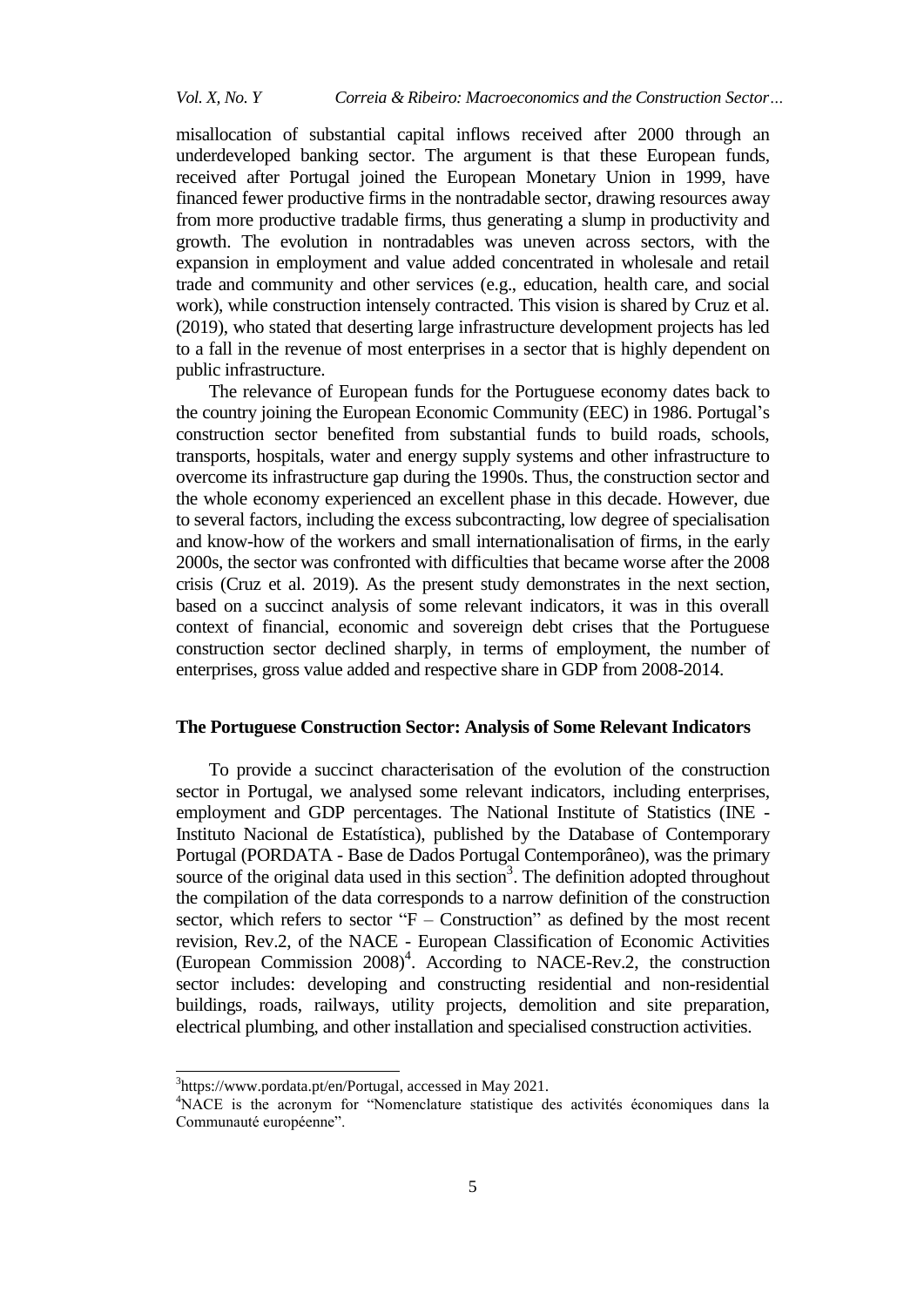### *Enterprises*

As mentioned in the previous section, after acception to the EEC in 1986, Portugal received substantial European funds that contributed to a remarkable transformation in the construction sector over the last decades. As shown in Figure 1, the number of enterprises in the Portuguese construction sector more than quadruplicated from 1990-2019. However, the evolution over time was not characterised by a continuous growth trend. The sector experienced overall growth (479%) from 1990 to 2007, with more intense growth observed from 2001-2004, reaching a maximum of 128,832 firms in 2004. According to Cruz et al. (2019), the boom during the 1990s was not structured, meaning there was an evident fragmentation in the existing productive structure, leading to a high degree of subcontracting in the construction sector.

The number of firms was drastically reduced from 2007 to 2014 due to the global crisis that spread to Europe and strongly affected the Portuguese economy. In fact, in 2014, there were only 77,844 Portuguese construction firms, 38% below the 2007 level. As the country's economic situation recovered after 2014, many enterprises experienced gradual growth, reaching 90,430 firms in 2019.

**Figure 1.** *Number of Enterprises in the Portuguese Construction Sector, 1990*- *2019*



*Source:* INE/PORDATA Database [Accessed May 2021].

Explicitly analysing the evolution between 2008 and 2014 (Figure 2), corresponding to the financial and economic crisis period, we observed that the crisis significantly impacted the number of construction enterprises, as evidenced by a 38% decrease. As pointed out by the literature review above, there were severe difficulties in obtaining credit in the Portuguese economy during the crisis. Dell'Ariccia et al. (2020) demonstrated that this strongly affected the construction sector, which is particularly sensitive to credit conditions. Thus, this reduction in the number of construction firms was primarily due to difficulties in obtaining credit by the public and private investors. Furthermore, Delloite (2018) showed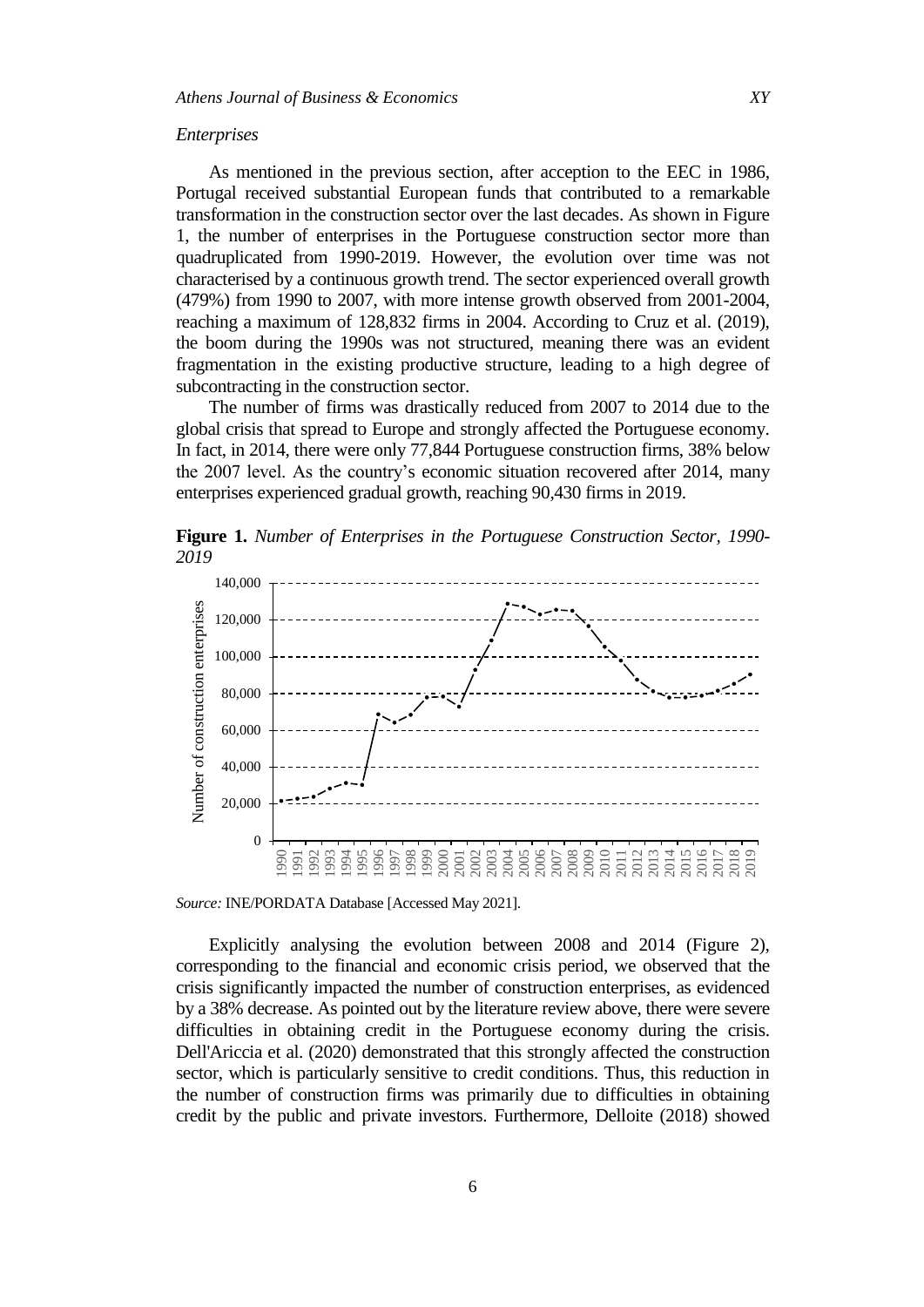that larger construction companies acquired small and medium-sized firms, expanding services or realising vertical integration.







As the aggregate economic activity recovered in 2014, the total number of firms and the construction sector grew by 16% from 2014-2019 (Figure 2). However, these numbers failed to reach pre-crisis levels.

The Portuguese construction sector is mainly composed of small and mediumsized enterprises (SMEs). According to the most recent numbers by European Commission (2020), SMEs employed 87% of the total work force in the Portuguese broad construction sector in 2017, showing their importance in this sector's employment. Comparing the average size of construction sector enterprises (i.e., personnel) and the entire economy, we see that this sector follows the evolution of the entire economy over time (Figure 3). In other words, as the average size of firms in Portugal goes up or down, the same occurs in the construction sector.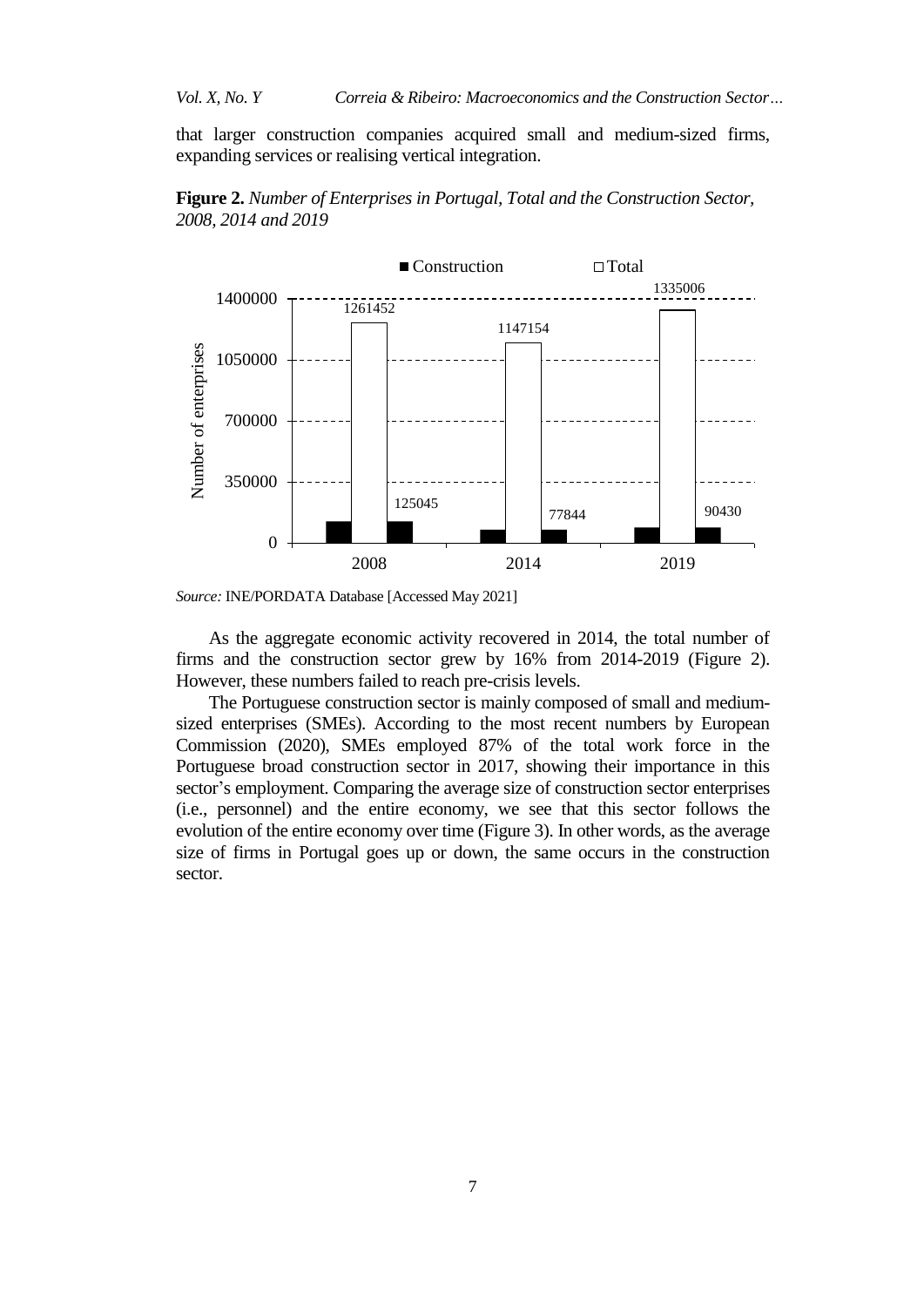**Figure 3.** *Average Size of Enterprises in Portugal, Total and the Construction Sector, 1990*-*2019*



*Source:* INE/PORDATA Database [Accessed May 2021]

From 1990-1996 and 2001-2004, the construction sector's average enterprise size was significantly attenuated from 9.7 to 4.5 and 5.2 to 3.7 workers on average, respectively. After 2004, the average size of enterprises remained constant, with no significant changes (about four workers) and slightly above the average size nationally (about three workers). Thus, this feature was not affected during the crisis period.

## *Employment*

Construction is a nontradable and labour-intensive industry (Dell'Ariccia et al. 2020), and Portugal is no exception. Figure 4 shows the evolution of the number of workers employed in the construction sector and the total number of workers employed in Portugal from 1990-2019.

**Figure 4.** *Employees in Portugal, Total and the Construction Sector, 1990*-*2019*

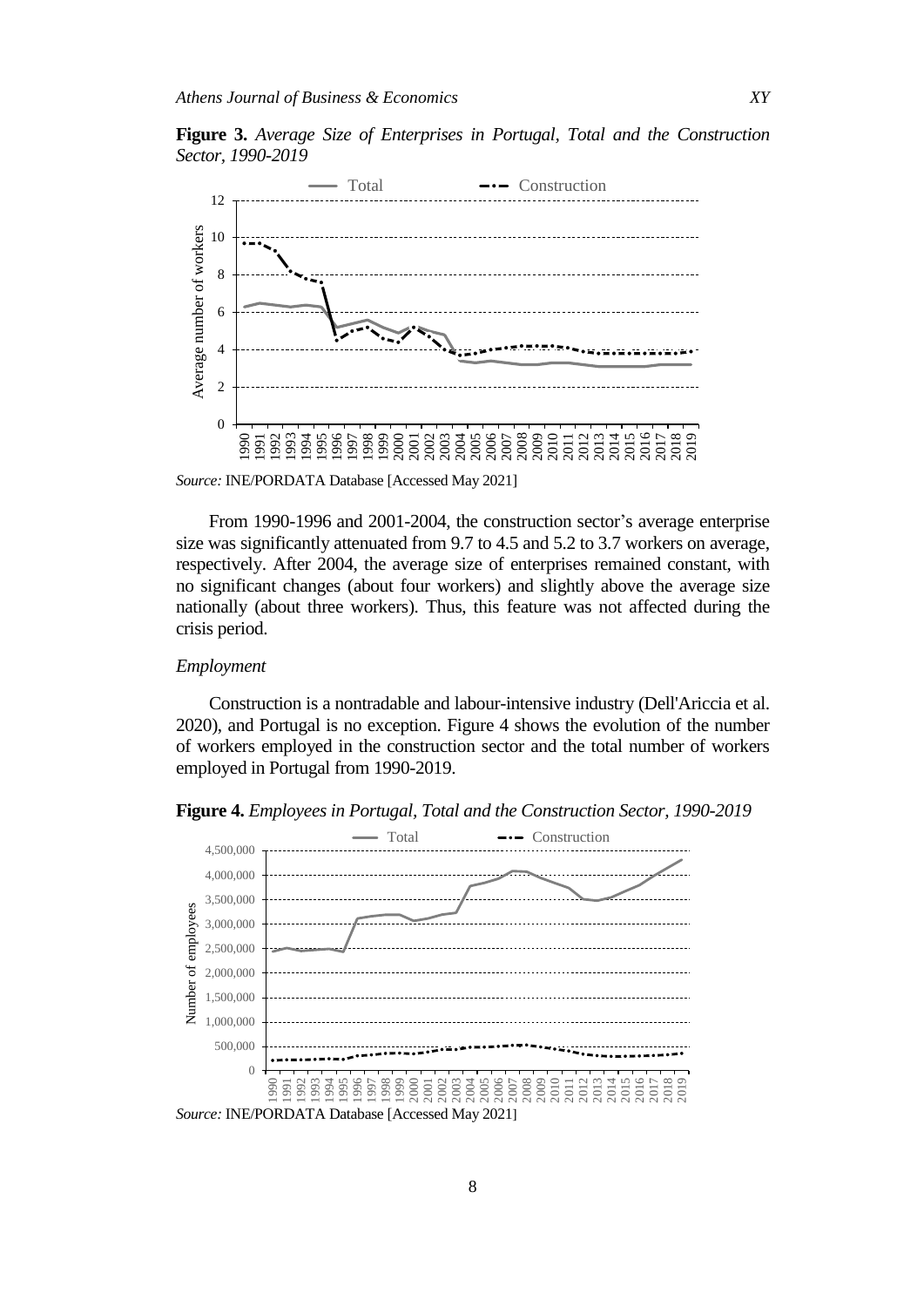In line with the overall economy, construction employment continued to grow until the 2008 Great Recession. As explained above in the previous section, during the crisis, the lack of funds, drop in prices and reduced work for construction enterprises resulted in many firms closing and laying off employees, consequently reducing construction employment by 44% over the 2008-2014 period. This observed decrease was much more pronounced than at the national level, where the total number of employees decreased by only 13% in the same period. After 2015, construction employment improved after the aggregate economic recuperation and grew by 19% up to 2019 with notable growth in 2019 (8%). A similar rise in total employment growth (18%) was also observed.

Therefore, and contrary to what happened with total employment, the growth from 2015-2019 was not robust enough to re-establish the number of workers employed in the construction sector in 2008 (525.5 thousand and 353.4 thousand in 2008 and 2019, respectively) or back to the levels reported two decades previously.

## *Share in GDP*

j

Next, we calculated the share of Gross Value Added (GVA) of the construction sector according to the total  $GVA<sup>5</sup>$ , at 2016 constant prices in millions of euros, to analyse the importance of the construction sector to the Portuguese GDP. As shown in Figure 5, plotting these variables allows us to visualise the evolution of the construction output from 1960-2019.





*Source:* INE/PORDATA Database [Accessed May 2021]

Between 1960 and 2002, construction production tended to grow, despite a significant reduction during the 1983-1986 period. After the entrance of Portugal into the EEC in 1986, as previously mentioned, the country benefited from substantial structural funds, that promoted infrastructure development and

<sup>&</sup>lt;sup>5</sup>We computed the share of the GVA of narrow construction sector in the total GVA at basic prices (GDP at basic prices) and not at market prices (GDP at market prices) since market prices also includes taxes and excludes subsidies.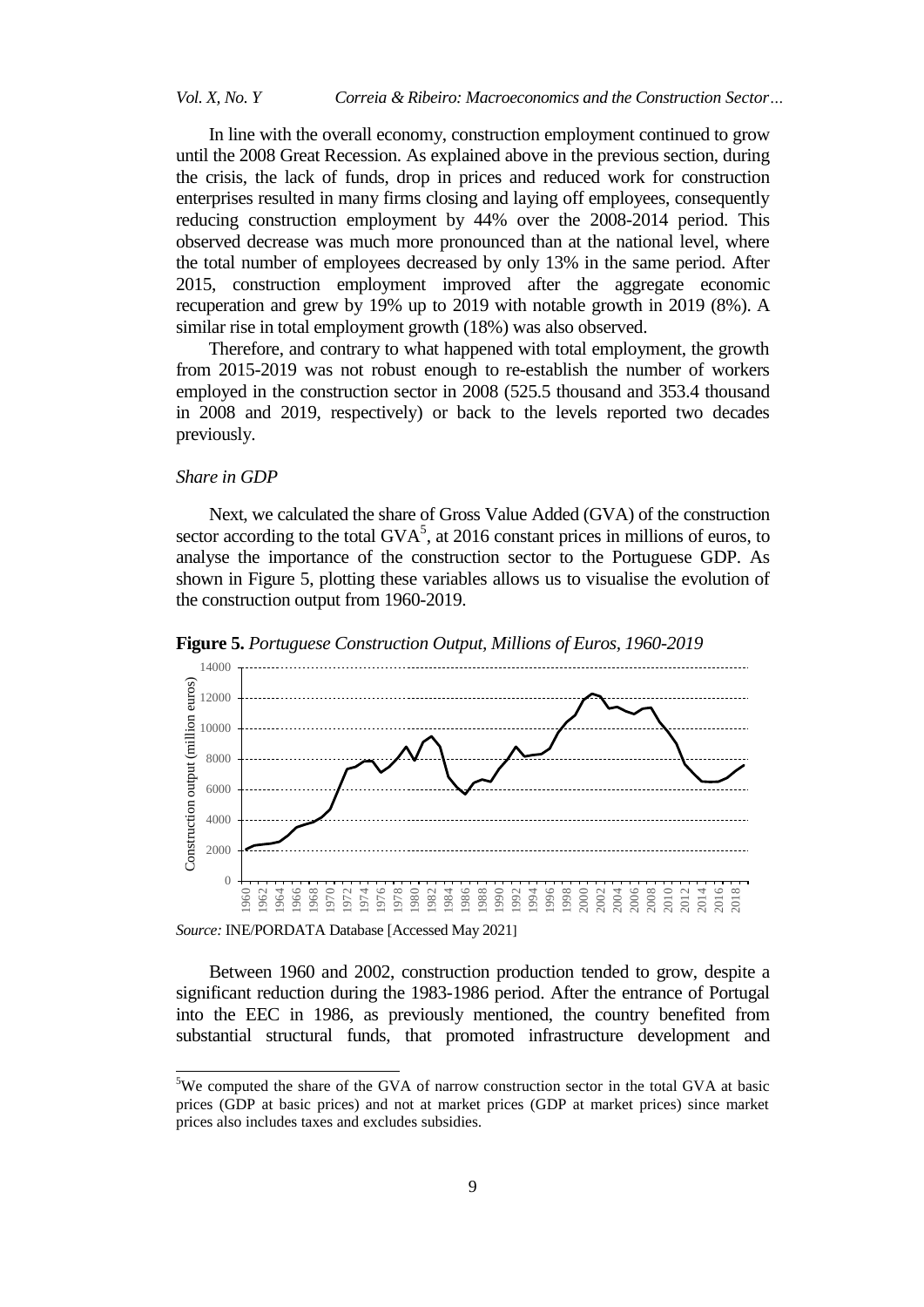stimulated construction sector development, especially during the 1990s. With the deepening of the European integration process and incorporation of new countries into the EU, Portuguese construction enterprises broadened their horizons, expanding within the national territory and throughout EU member states. However, this evolution progressively decreased up to 2008. Over the 2008-2014 period, the Portuguese construction sector experienced a drastic decline in construction activity, falling by about 43% and around a 15% decrease in 2012. However, the construction GVA started to evolve positively in 2016, growing by 0.3%. From 2016 until 2019, as the Portuguese economy improved, the sector also showed evidence of a growth phase due to the increased demand for constructionrelated services. In 2019, the growth rate was around 5%.

As shown in Figure 6, the Portuguese share of the construction GVA in the GDP oscillated over time, as was observed for other European countries (Sun et al. 2013).

**Figure 6.** *Share of the Portuguese Construction Output in GDP (% of Total), 1960-2019*



*Source:* INE/PORDATA Database [Accessed May 2021].

There was a positive evolution in the share between 1960 and 1975, after which it fell from 12% in 1975 to 7% in 1996. The observed increase in the construction sector's share of the GDP during the last half of the 1990s was mainly due to significant growth in public investment and demand for construction for large-scale projects, such as EXPO 98. After obtaining an 8% share of the GDP at the beginning of the 2000s, the construction sector progressively contributed less to the GDP, a decrease that became more accentuated after 2008. As mentioned previously, this behaviour was driven mainly by the financial, economic and sovereign debt crises that affected the Portuguese economy between 2008 and 2014 and, albeit to a lesser extent, the development of other sectors. According to the most recent figures in 2019, the construction output was about 4% of the total GDP.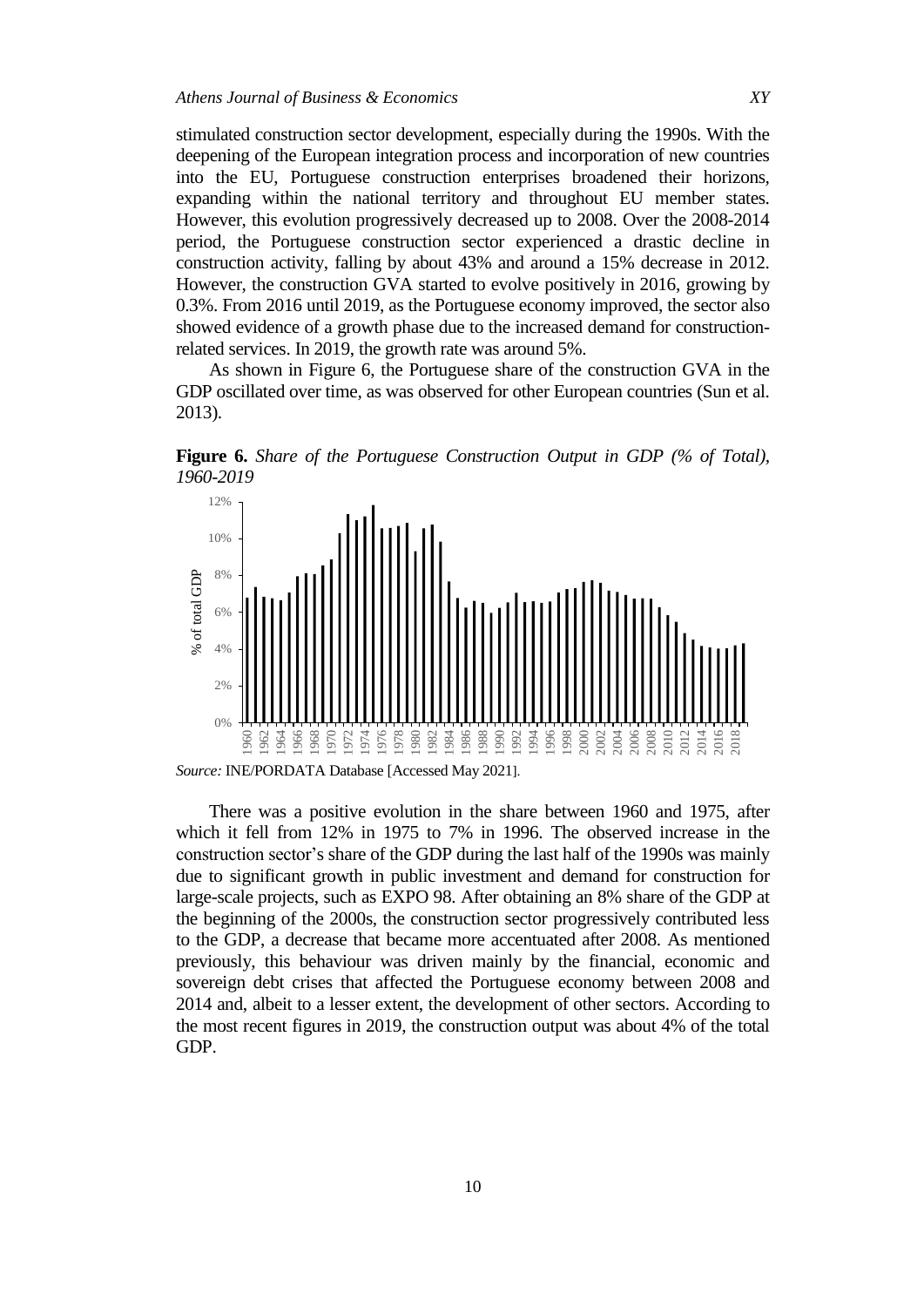# **Cycles of the Construction Sector: Volatility and Synchronisation with the Portuguese Business Cycles**

This section analyses the cyclical fluctuations of the construction sector over the 1960-2019 period and compares the volatility and the co-movements with the Portuguese business cycles.

# *Data and Methods*

 $\overline{a}$ 

The annual time series of the GVA of this sector to measure the construction production cycles and the total national GVA (GDP at basic prices) was used to obtain the Portuguese business cycles, both at 2016 constant prices, in millions of euros in the 1960-2019 period. Data are obtained from the PORDATA database [\(pordata.pt/en/Portugal\)](https://www.pordata.pt/en/Portugal). Table A.1 in the Appendix contains the descriptive statistics for the time series used.

We used two of the more popular trend-cycle decompositions methods to extract the cyclical component of both variables: The Hodrick-Prescott (HP) filter (Hodrick and Prescott 1997) and the Baxter-King band-pass (BK) filter (Baxter and King 1999). As the results obtained are qualitatively similar and because the BK filter is preferable from a theoretical point of view (Stock and Watson 1998), for simplicity, we will only present the outputs generated using the BK filter<sup>6</sup>. This filter was configured to extract cycles with a periodicity of between 1.5 and 8 years, corresponding to a typical business cycle duration<sup>7</sup>.

The standard deviation of construction production and aggregate business cycles was utilised to evaluate volatility. We assessed the degree of synchronisation between these variables by calculating Spearman correlation coefficients, contemporaneous, with leads and lags. We choose to compute Spearman's rank correlation because it has the advantage of being insensitive to the possible asymmetry of the distribution of the variables or the presence of outliers, thus not requiring the data to be normally distributed.

Spearman's rank correlation coefficients indicate the strength of association between two variables, with values ranging from  $-1$  to  $+1$ . Strong positive correlation values are indicative of the procyclical behaviour between the two cycles. On the other hand, negative correlation values indicate counter-cyclical behaviour. Alternatively, correlation values close to zero point to acyclical behaviour (Sørensen and Whitta-Jacobsen 2010).

More specifically, we computed the contemporaneous bivariate correlations and the lagged and forward two-year correlations of the construction GVA cycle with the Portuguese business cycles (as measured by GDP). Among those five correlations, we chose the highest figure (maximum correlation). Hence, we defined corr  $(y_{t+i}, x_t)$  as the correlation between the construction production cycle  $(y_{t+i})$ , with  $-2 \le i \le 2$ , and the business cycle  $(x_t)$ . If the maximum correlation

<sup>&</sup>lt;sup>6</sup>For the HP filter, we set  $\lambda = 6.25$  which is the customary value for annual data (Ravn and Uhlig 2002). The results obtained from the application of HP filter are available upon request.  $7$ To obtain the cycles, we worked with the natural logarithm of both variables because changes in the logarithm approximate its percentage changes.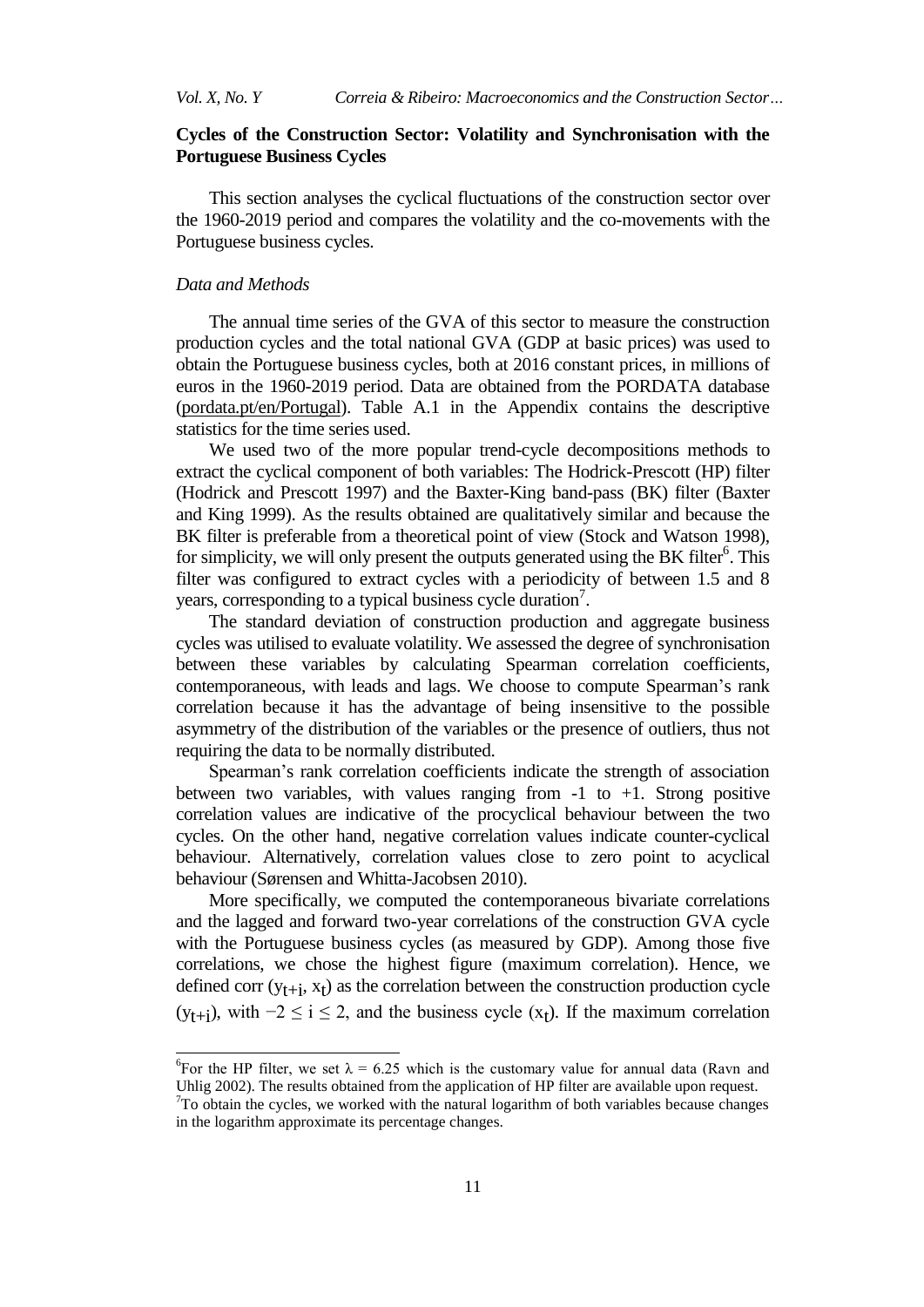obtained is  $i = 0$ , the cycles are contemporaneously correlated, a negative i value means that the construction production cycle leads the aggregate business cycle by i years and a positive value for i signifies that the construction production cycle lags the aggregate business cycle by i years.

The whole period (1960-2019) was considered and, to obtain a more detailed analysis, we divided the total sample into four identical sub-periods: (1) 1960-1974, (2) 1975-1989, (3) 1990-2004 and (4) 2005-2019. Some of the relevant historical milestones for the Portuguese economy that occurred in these sub-periods include: (a) the time before the April 25th Revolution (sub-period 1960–1974), (b) the opening of the economy to the outside world that follows the April revolution and the process of preparing for Portugal's entrance into the EEC in 1986 (sub-period 1975-1989), (c) the inception in Economic Monetary Union in 1999 and the euro circulation in 2002 (sub-period 1990-2004) and (d) Portugal being struck by the financial and economic crisis in 2008, the sovereign debt crisis in 2011 and the presence of the Troika from 2011-2014 (sub-period 2005-2019).

## *Empirical Results*

In general, visual inspection of the graphs of the cyclical GDP components and construction production (Figure 7) reveals a positive relationship between the two variables in the 1960-2019 period. This result suggests that the Portuguese construction industry exhibits procyclical behaviour. Concerning the construction output cycles, the most positive point (i.e., the highest peak, marking the transition from a good to bad phase) was in 1982, while the most negative point (i.e., the lowest valley marking a transition from a bad to good phase) was in 1986, coinciding with Portugal's entry into the EEC. Notably, the oscillations of the construction production tend to have greater amplitudes (ranging from -12% to 12%) than of the Portuguese GDP (ranging from -4% to 4%), demonstrating that the construction sector is more volatile than the aggregate economy, a result consistent with previous studies. We also observed lower dispersion in these amplitude ranges after the 1990s.

**Figure 7.** *Construction and Business Cycles in Portugal, BK Filtered, 1960*-*2019 (%)*



*Source:* authors' calculations.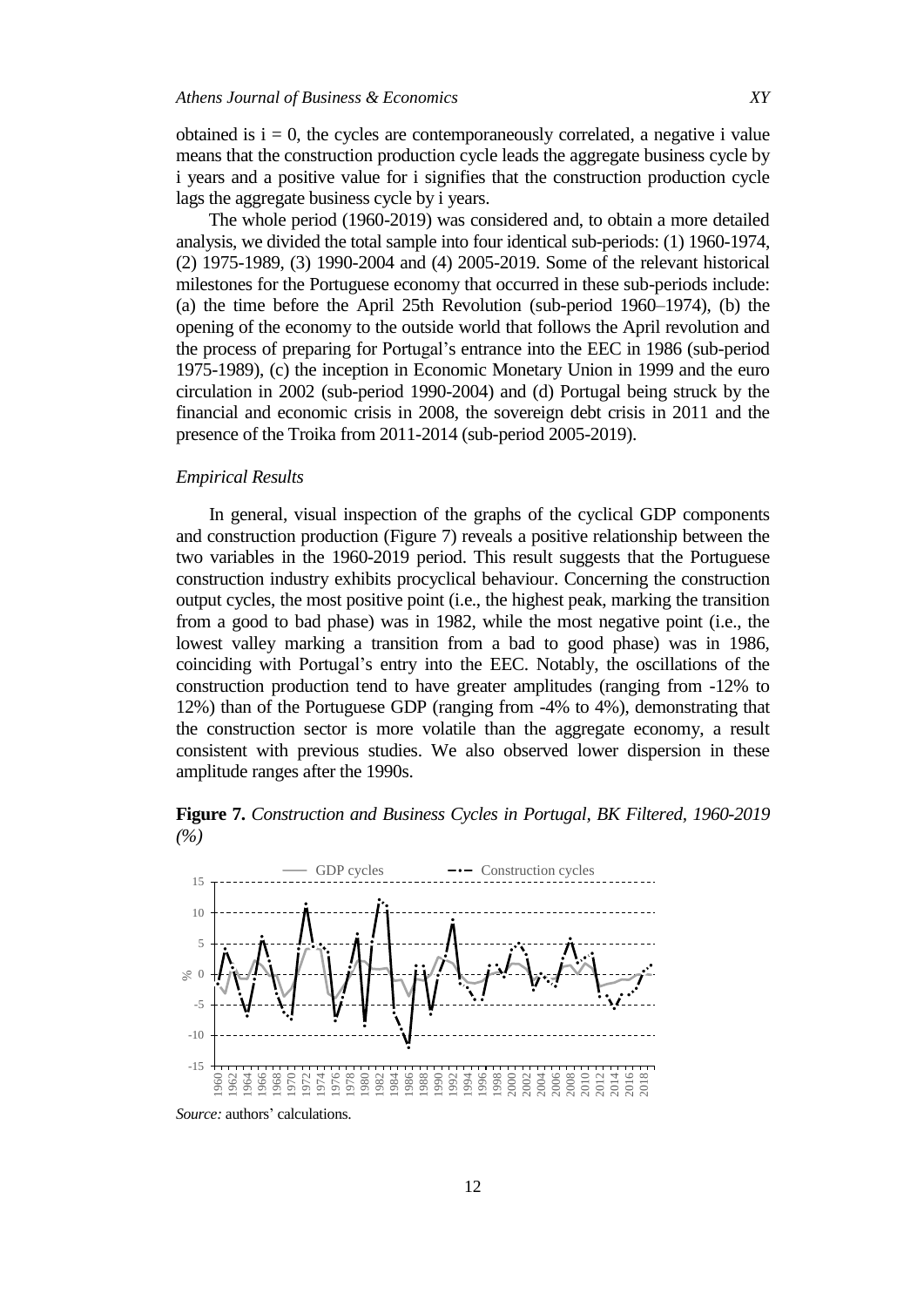The standard deviation results in Table 1 reveal that the construction activity cycles exhibit much higher volatility than the national level for the entire period and the four sub-periods analysed. Concerning the entire period (i.e., 1960-2019), the relative standard deviation (standard deviation of construction cycles relative to standard deviation of GDP cycles) is 2.8, corresponding to amplitude fluctuations about three times greater than the GDP. The results across periods show that the cyclical volatility of construction output is about two-fold greater than that of the national output in the 1960-1974 sub-period and almost four-fold greater from 1975-1989. A significant reduction in cyclical volatility was detected after the 1990s in the construction and aggregate activities, especially during the 2005-2019 sub-period. This data suggests that construction activity became more stabilised after the 1990s; however, the relative standard deviation remained high (near 3).

**Whole period Sub-periods 1960**-**2019 1960**-**1974 1975**-**1989 1990**-**2004 2005**-**2019** GDP cycles **1.84** 2.56 1.92 1.37 1.15 Construction cycles **5.17 5.42** 7.58 **5.17 5.42** 7.58 **5.17 5.42 5.42 5.42 5.42 5.42 5.42 5.42 5.42 5.42 5.42 5.42 5.42 5.42 5.42 5.42 5.42 5.42 5.42 5.42 5.42 5.42 5.42 5.** 

**Table 1.** *Standard Deviation of the GDP and the Construction Cycles in Portugal (%)*

Source: authors' calculations.

At first glance, the data presented in Figure 7 indicate that the construction GVA displays a procyclical behaviour, meaning that as economic activity increases, this sector also improves and vice-versa. However, the graphical representation does not quantify the degree of association between the cycles of the two variables or identify the possible existence of leads or lags. Therefore, we calculated the correlation coefficients for the entire period and the four sub-periods (Table 2).

|                |           | -2      | -1        |           |           |         |
|----------------|-----------|---------|-----------|-----------|-----------|---------|
| 1960-2019      |           | $-0.09$ | $0.30***$ | $0.65***$ | $0.49***$ | 0.11    |
|                | 1960-1974 | $-0.15$ | $0.48*$   | $0.68***$ | $0.49*$   | $-0.19$ |
| ′2)            | 1975-1989 | $-0.10$ | 0.19      | $0.48*$   | 0.24      | 0.22    |
| $\mathfrak{I}$ | 1990-2004 | $-0.25$ | 0.10      | $0.79***$ | $0.58***$ | 0.26    |
| (4)            | 2005-2019 | 0.23    | 0.41      | $0.93***$ | $0.70***$ | 0.30    |

**Table 2.** *Correlation Coefficients for the Whole Sample and the Sub-Periods*

*Source:* authors' calculations.

Note: \*, \*\* and \*\*\* indicates statistical significance at the 10%, 5% and 1% level.

Overall, the results support a procyclical behaviour of construction production for all the periods analysed. We did not detect annual leads or lags with the Portuguese business cycle. All the correlation coefficients are statistically significant, indicating strong or very strong degrees of association. Additionally, after the 1990s, the degree of association between the two cycles experienced a considerable increase, with the highest value being attained in the 2005-2019 last sub-period (0.9). Since the 2005-2019 sub-period is plagued by Portuguese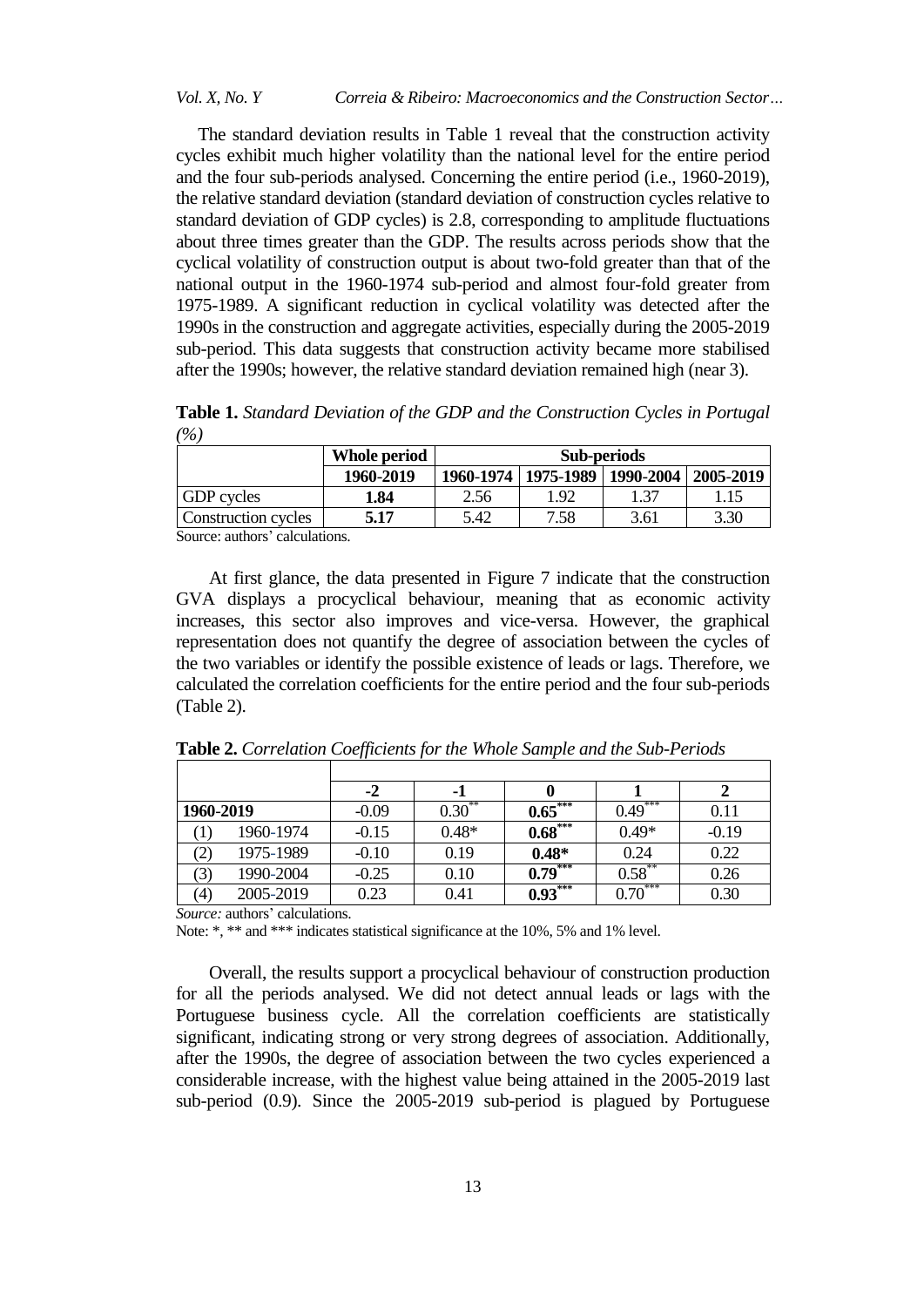economic crises, starting in 2008, this almost perfect association between the construction and business cycles demonstrates that the construction sector reacts to crises like the overall economy. This observation may be related to the challenge of obtaining credit for construction-related activity under difficult financial circumstances.

# **Concluding Remarks**

The succinct characterisation of some indicators provided in this study for Portugal demonstrate relevant dynamics for the Portuguese construction sector after the 1990s, namely: (1) the number of enterprises had a systematic increase until 2007, suffering its most remarkable fall between 2008 and 2014, followed by a positive evolution; (2) the sector is mainly composed by SMEs and microenterprises; the average size decreased sharply until 2004 (from 10 to four workers), remaining relatively constant until 2019; (3) employment was gradually increased until the 2008 crisis, decreased sharply during the crisis period and then recovered and improved in parallel with the aggregate economic recuperation.

Another conclusion is the importance the construction sector has had on the national economy. The share of GDP throughout the period analysed (1960-2019) demonstrates that the construction sector greatly influences the Portuguese economy, consistently accounting for greater than 4% of the GDP. Its contribution to the national economy was significant even during the crisis in the 2008-2014 period. However, there has been a progressive loss of importance over time that was more accentuated after 2008.

Analysing the cyclical volatility of construction output in the last six decades (1960-2019), we observed more substantial amplitude fluctuations than in the national business cycle for the whole period and the four sub-periods considered. The calculation of correlations, leads and lags, both for the whole period and the four sub-periods, demonstrated that construction output had a procyclical behaviour, exhibiting a considerable degree of association with the national business cycles. Therefore, the positive and negative shocks that hit the Portuguese economy also pushed the construction sector in the same direction.

Overall, these results prove that, although construction output exhibits much greater instability, there was a strong association between cyclical fluctuations of construction and aggregate activities, in the past. For example, after the 2008 Great Recession, the behaviour suggests a similar reaction of the construction sector and overall economy in times of economic crisis. In this context, a question that naturally emerges is how the recent COVID-19 pandemic, which has highly constrained the Portuguese economy, has affected construction activity.

Official 2020 estimates indicate a 7.6% drop in the Portuguese GDP, above the 6.8% estimated for the euro area (Bank of Portugal 2021). Since the sanitary crisis due to COVID-19 has substantially decreased the purchasing power and investments, the construction sector is expected to experience an adverse reaction, considering its procyclicality. However, the construction sector's GVA increased by 3.2%, while its share in the total GVA remained practically unchanged at about 4%. Surprisingly, these figures point to an exceptionally resilient construction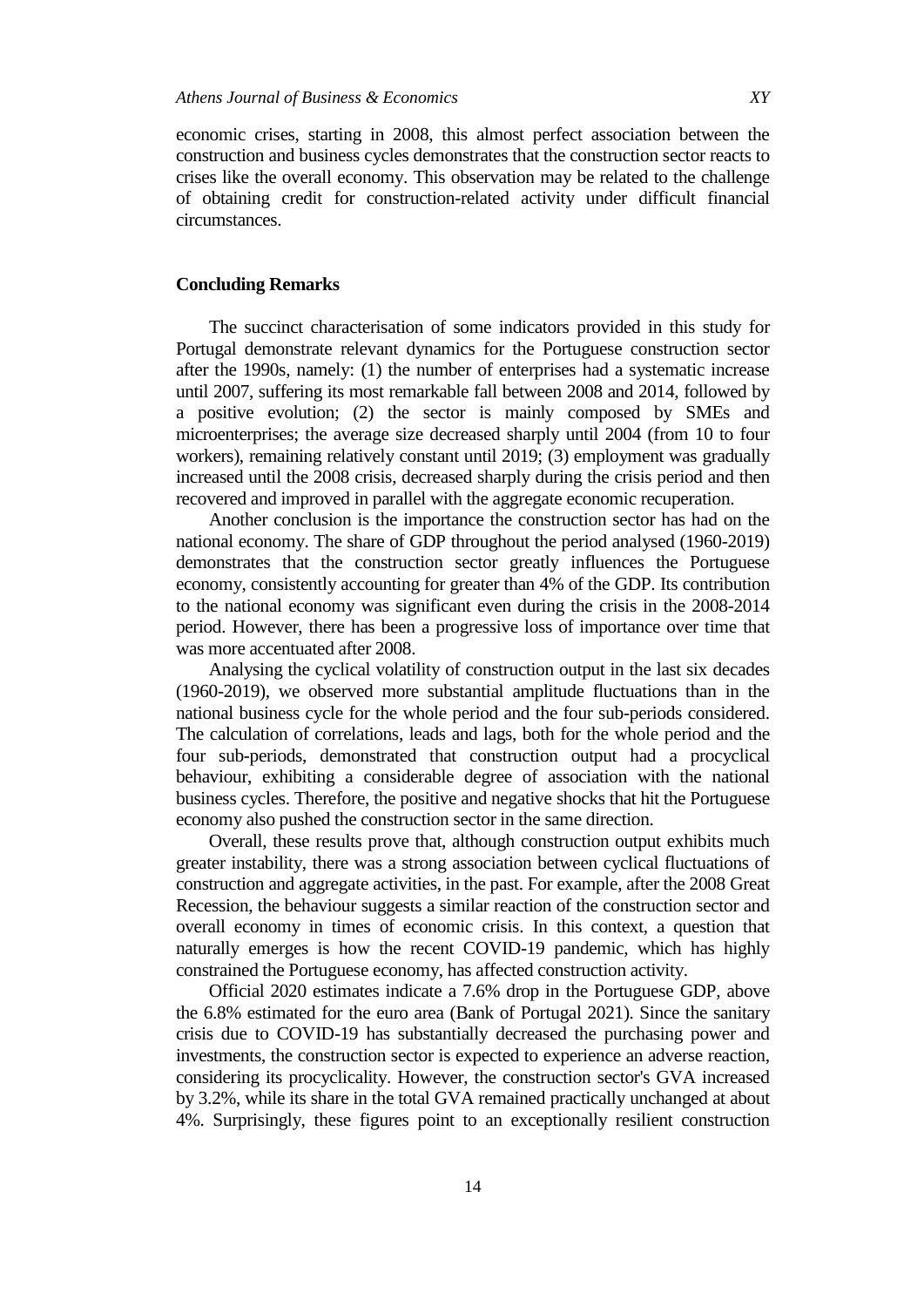sector, a feature opposite to what was observed in previous recessions. According to the Bank of Portugal (2021), the dynamism of construction activity is due to the flow of new projects, primarily residential real estate and major infrastructure works, as long as containment measures do not suspend construction projects and there is a sustained international demand in the residential component. The European Commission (2018, 2020) emphasised the positive impact of government policies supported by EU funds, to explain this favourable evolution of construction sector demand. For example, the government launched initiatives for urban rehabilitation and revitalisation or investment in the energy, infrastructure, and environmental areas, thus stimulating construction activity.

Notwithstanding these positive signs, the Portuguese construction sector currently continues struggling with issues that constrain its expansion, including the small size of most enterprises, the lack of skilled workers in some areas (bricklayers and electricians), the low salaries as compared to other countries, a complex tax system and limited liquidity (European Commission 2020). Thus, at the moment, we only have a partial view of the impact of the COVID-19 pandemic on the construction sector. The full extent of this crisis remains to be seen since it is still characterised by great uncertainty. Moreover, concerning the long-term development of the construction sector, the challenge of sustainable development (economic, environmental and social) creates additional pressure on the digitalisation of the sector, increases of its productivity and reductions of its environmental impact (Cruz et al. 2019).

Finally, we have to point out that the importance of the construction sector justifies ongoing and future research using more data and apllying more sophisticated econometric methods to improve our understanding of this sector's dynamics. As longer time series become available, a straightforward application could employ vector autoregressive models to deeply analyse and shed more light on the importance of the construction sector's contribution to the business cycle of the Portuguese economy and to understand how the GDP reacts to shocks to the construction sector and for how long.

## **Acknowledgments**

This work was funded by national funds through the Foundation for Science and Technology (FCT) through the project UID/SOC/04011/2020. The authors are also indebted to the anonymous reviewers for their valuable comments and suggestions and for feedback received when an earlier draft of the paper was presented at the 16th Annual International Symposium on Economic Theory, Policy & Applications, 28-30 June & 1 July 2021, Athens, Greece. Any errors are our own.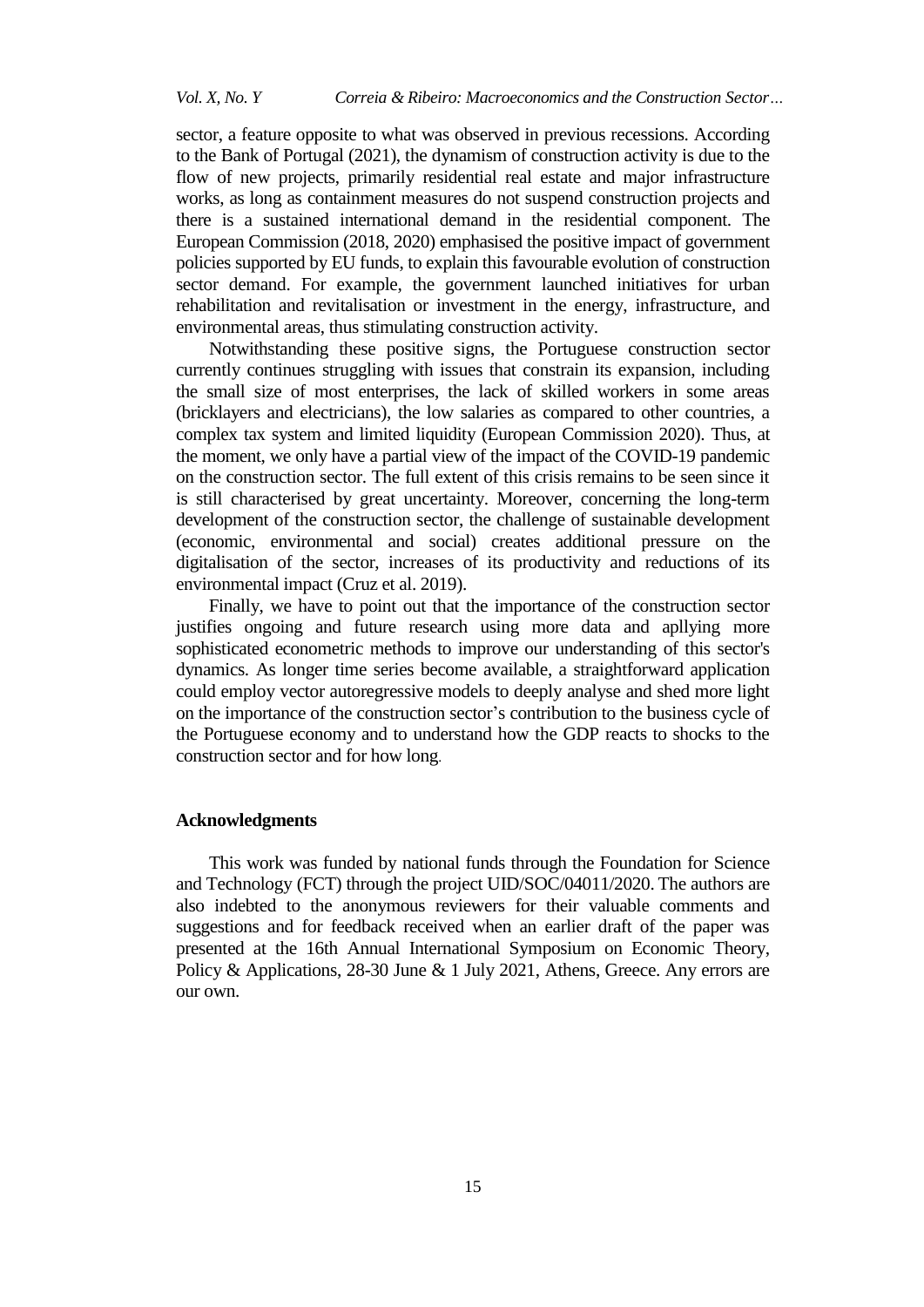## **References**

- Baganha MI, Marques, JC Góis P (2002) *O sector da construção civil e obras públicas em Portugal: 1990-2000* (The construction and public works sector in Portugal: 1990- 2000). Oficina 173. Coimbra: Centro de Estudos Sociais.
- Bank of Portugal (2021) *The Portuguese economy in 2020*. Economic Bulletin.
- Baxter M, King R (1999) Measuring business cycles: approximate band-pass filters for economic time series. *The Review of Economics and Statistics* 81(4): 575–593.
- Correia L (2016) The European crisis: repercussions on the Portuguese economy. *Athens Journal of Mediterranean Studie*s 2(2): 129–144.
- Correia L, Martins P (2019) The European crisis: analysis of the macroeconomic imbalances in the rescued euro area countries. *Journal of International Studies* 12(2): 22–45.
- Cruz CO, Gaspar P, Brito J (2019) On the concept of sustainable sustainability: an application to the Portuguese construction sector. *[Journal of Building Engineering](https://www.sciencedirect.com/science/journal/23527102)* 25(1): 100836.
- Dell'Ariccia G, Ebrahimy E, Igan D, Puy D (2020) *Discerning good from bad credit booms: the role of construction*. IMF Staff Discussion Note SDN/20/02. International Monetary Fund.
- Deloitte (2018) *European construction monitor 2017-2018: a looming new construction crisis?* Real Estate Department. The Netherlands: Deloitte.
- European Commission (2008) *NACE Rev. 2 – Statistical classification of economic activites in the European Community.* Luxembourg: Office for Official Publications of the European Communities.
- European Commission (2018) *European construction sector observatory - Country profile Portugal.* European Commission.
- European Commission (2020) *European construction sector observatory - Country profile Portugal.* European Commission*.*
- Fenoaltea S (1988) International resource flows and construction movements in the Atlantic economy: The Kuznets cycle in Italy, 1861-1913. *The Journal of Economic History* 48(3): 605–637.
- Hodrick R, Prescott E (1997) Postwar U.S. business cycles: an empirical investigation. *Journal of Money, Credit and Banking* 29(1): 1–16.
- Hosein R, Lewis TM (2005) Quantifying the relationship between aggregate GDP and construction value added in a small petroleum rich economy – A case study of Trinidad and Tobago. *Construction Management and Economics* 23(2): 185–197.
- Lopes J, Nunes A, Balsa C (2011) The long-run relationship between the construction sector and the national economy in Cape Verde. *International Journal of Strategic Property Management* 15(1): 48–59.
- Luchko M, Szmitka S, Pynda Y, Kuts L (2020) Expert analysis and impact assessment of the construction sector enterprises on the economy: the experience of Ukraine. *Regional Science Inquiry* 12(2): 133–144.
- Nunes C (2001) *Construção: o desafio da especialização* (Construction: the specialization challenge). GEPE - Gabinete de Estudos e Prospectiva Económica. Lisboa: Ministério da Economia.
- Papanikos GT (1988) Investment in construction and postwar Greek economic growth: a correlation analysis. *Journal of the Hellenic Diaspora* 15(3–4): 75–86.
- Park J, Ham S, Hong T (2012) Construction business cycle analysis using the regime switching model. *Journal of Management in Engineering* 28(4): 362–371.
- Petras J (1984) Greek rentier capital: dynamic growth and industrial underdevelopment. *Journal of the Hellenic Diaspora* 11(2): 47–58.